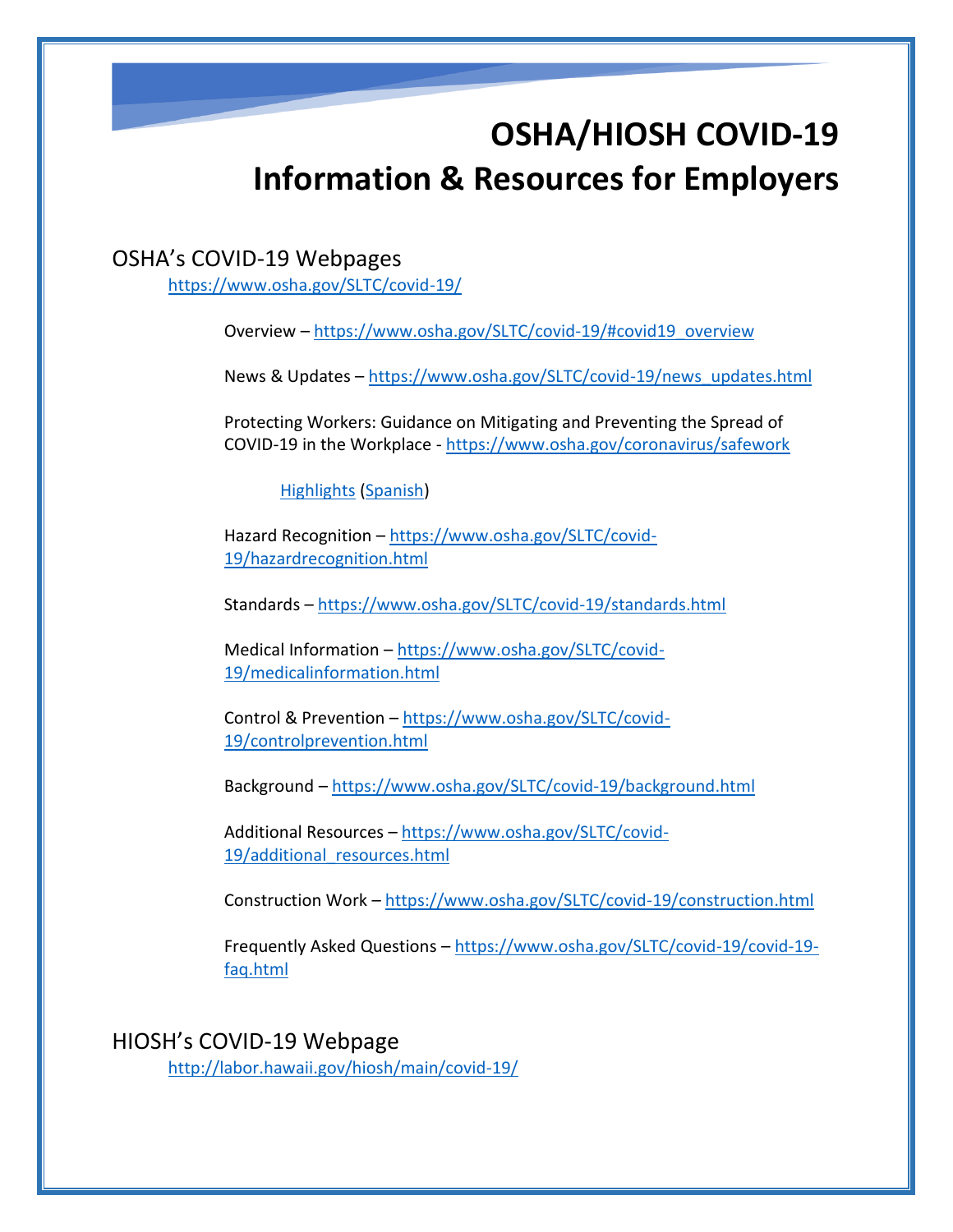State of Hawaii, Department of Labor & Industrial Relations' (DLIR) COVID-19 Webpage

<https://labor.hawaii.gov/covid-19-labor-faqs/>

## COVID-19 Healthcare Emergency Temporary Standard (ETS)

OSHA COVID-19 ETS Webpage – <https://www.osha.gov/coronavirus/ets>

HIOSH ETS Adoption Webpage – [http://labor.hawaii.gov/hiosh/hiosh-news/hiosh-to](http://labor.hawaii.gov/hiosh/hiosh-news/hiosh-to-adopt-emergency-temporary-standard-for-healthcare/)[adopt-emergency-temporary-standard-for-healthcare/](http://labor.hawaii.gov/hiosh/hiosh-news/hiosh-to-adopt-emergency-temporary-standard-for-healthcare/)

Inspection Procedures for the COVID-19 Emergency Temporary Standard – DIR 2021-02 (CPL 02) – [https://www.osha.gov/sites/default/files/enforcement/directives/DIR\\_2021-](https://www.osha.gov/sites/default/files/enforcement/directives/DIR_2021-02_CPL_02.pdf) [02\\_CPL\\_02.pdf](https://www.osha.gov/sites/default/files/enforcement/directives/DIR_2021-02_CPL_02.pdf)

Frequently Asked Questions - <https://www.osha.gov/coronavirus/ets/faqs>

- [COVID-19 Healthcare ETS Summary](https://www.osha.gov/sites/default/files/publications/OSHA4120.pdf) (OSHA 4120)
- [COVID-19 Healthcare ETS: Mini Respiratory Protection Program Fact Sheet](https://www.osha.gov/sites/default/files/publications/OSHA4121.pdf) (OSHA 4121)
- [COVID-19 Healthcare ETS: Subpart U](https://www.osha.gov/sites/default/files/publications/OSHA4122.pdf)—COVID-19 Healthcare ETS Fact Sheet (OSHA 4122)
- [COVID-19 Healthcare ETS Fact Sheet](https://www.osha.gov/sites/default/files/publications/OSHA4123.pdf) [\(Spanish\)](https://www.osha.gov/sites/default/files/publications/OSHA4127.pdf) (OSHA 4123/4126)
- **COVID-19 Healthcare ETS: Protecting Workers' Rights under the COVID-19 Healthcare** [ETS Fact Sheet](https://www.osha.gov/sites/default/files/publications/OSHA4124.pdf) [\(Spanish\)](https://www.osha.gov/sites/default/files/publications/OSHA4128.pdf) (OSHA 4124/4128)
- [COVID-19 Healthcare ETS: Is your workplace covered by the COVID-19 Healthcare ETS?](https://www.osha.gov/sites/default/files/publications/OSHA4125.pdf) (OSHA 4125)
- [COVID-19 Healthcare ETS: Reporting COVID-19 Fatalities and In-Patient Hospitalizations](https://www.osha.gov/sites/default/files/publications/OSHA4129.pdf)  [to OSHA](https://www.osha.gov/sites/default/files/publications/OSHA4129.pdf) (OSHA 4129)
- [COVID-19 Healthcare ETS: The COVID-19 Log](https://www.osha.gov/sites/default/files/publications/OSHA4130.pdf) (OSHA 4130)
- **[COVID-19 Healthcare ETS: Employer Notification Tool](https://www.osha.gov/sites/default/files/publications/OSHA4131.pdf) (OSHA 4131)**
- [COVID-19 Healthcare ETS: Sample Employee COVID-19 Health Screening Questionnaire](https://www.osha.gov/sites/default/files/publications/OSHA4132.pdf) [\(Spanish\)](https://www.osha.gov/sites/default/files/publications/OSHA4133.pdf) (OSHA 4132/4133)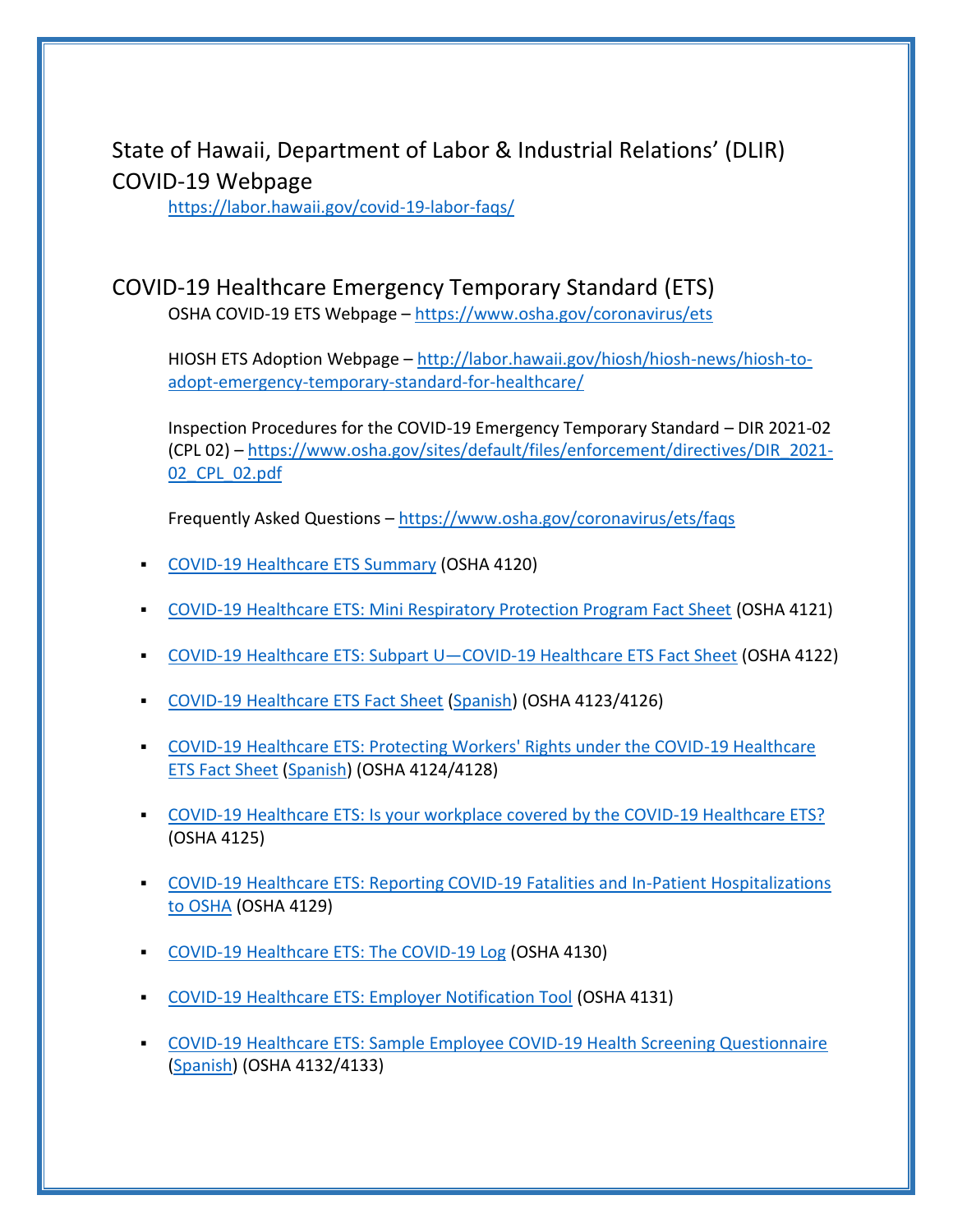- [COVID-19 Healthcare ETS: Communication and Coordination Between Employers](https://www.osha.gov/sites/default/files/publications/OSHA4134.pdf) (OSHA 4134)
- [COVID-19 Plan Template](https://www.osha.gov/sites/default/files/COVID-19_Healthcare_ETS_Model_Written_Plan.docx)
- [COVID-19 Healthcare Worksite Checklist and Employee Job Hazard Analysis](https://www.osha.gov/sites/default/files/COVID-19_Healthcare_ETS_Worksite_Checklist_Employee_Job_Hazard_Analysis.pdf)
- [Notification Removal and Return to Work Flow Chart for Employers](https://www.osha.gov/sites/default/files/COVID-19%20Healthcare%20ETS%20Notification%20Removal%20and%20Return%20to%20Work%20Flow%20Chart%20-%20Employer.pdf)
- [Notification Removal and Return to Work Flow Chart for Employees](https://www.osha.gov/sites/default/files/COVID-19%20Healthcare%20ETS%20Notification%20Removal%20and%20Return%20to%20Work%20Flow%20Chart%20-%20Worker.pdf)
- **[Employee Training Presentation -](https://www.osha.gov/sites/default/files/COVID-19%20Healthcare%20ETS%20502%20Employee%20Training.pptx) Healthcare ETS**
- **Employee Training Presentation [Mini Respiratory Protection Program](https://www.osha.gov/sites/default/files/COVID-19%20Healthcare%20ETS%20504%20Employee%20Training.pptx)**

## OSHA Publications

- [Keeping Workers Safe at COVID-19 Vaccination Sites Poster](https://www.osha.gov/Publications/OSHA4109.pdf) [\(Spanish\)](https://www.osha.gov/Publications/OSHA4110.pdf) (OSHA 4109/4110)
- **[Preventing Farmworker Exposure to COVID-19 in Employer-Provided Vehicles](https://www.osha.gov/Publications/OSHA4107.pdf) [\(Spanish\)](https://www.osha.gov/Publications/OSHA4108.pdf)** (OSHA 4107/4108)
- [COVID-19 Guidance on Ventilation in the Workplace](https://www.osha.gov/Publications/OSHA4103.pdf) [\(Spanish\)](https://www.osha.gov/Publications/OSHA4104.pdf) (OSHA 4103/4104)
- [COVID-19 Guidance on the Use of Cloth Face Coverings while Working Indoors in Hot](https://www.osha.gov/SLTC/heatstress/covid-19-cloth-coverings-indoor-heat.pdf)  [and Humid Conditions](https://www.osha.gov/SLTC/heatstress/covid-19-cloth-coverings-indoor-heat.pdf)
- [COVID-19 Guidance on the Use of Cloth Face Coverings while Working Outdoors in Hot](https://www.osha.gov/SLTC/heatstress/covid-19-cloth-coverings-outdoor-heat.pdf)  [and Humid Conditions](https://www.osha.gov/SLTC/heatstress/covid-19-cloth-coverings-outdoor-heat.pdf)
- [COVID-19 Guidance for In-Home Repair Services](https://www.osha.gov/Publications/OSHA4101.pdf) [\(Spanish\)](https://www.osha.gov/Publications/OSHA4102.pdf) (OSHA 4101/4102)
- [COVID-19 Guidance for Restaurants Resuming Dine-In Service](https://www.osha.gov/Publications/OSHA4099.pdf) [\(Spanish\)](https://www.osha.gov/Publications/OSHA4100.pdf) (OSHA 4099/4100)
- [Steps to Protect Cleaning Staff During COVID-19](https://www.osha.gov/Publications/OSHA4097.pdf) [\(Spanish\)](https://www.osha.gov/Publications/OSHA4098.pdf) (OSHA 4097/4098)
- **EXECTS 15 Steps to Reducing Worker Exposure to COVID-19 in Fish and Seafood Processing and** [Packaging Facilities Poster](https://www.osha.gov/Publications/OSHA4078.pdf) (OSHA 4078) Also available in [Spanish,](https://www.osha.gov/Publications/OSHA4079.pdf) [Cambodian,](https://www.osha.gov/Publications/OSHA4090.pdf) [Chinese](https://www.osha.gov/Publications/OSHA4091.pdf)  [Simplified,](https://www.osha.gov/Publications/OSHA4091.pdf) [Creole,](https://www.osha.gov/Publications/OSHA4096.pdf) [Korean,](https://www.osha.gov/Publications/OSHA4093.pdf) [Laotian,](https://www.osha.gov/Publications/OSHA4095.pdf) [Portuguese,](https://www.osha.gov/Publications/OSHA4089.pdf) and [Vietnamese](https://www.osha.gov/Publications/OSHA4092.pdf)
- [COVID-19 Guidance for Food Truck Workers](https://www.osha.gov/Publications/OSHA4076.pdf) [\(Spanish\)](https://www.osha.gov/Publications/OSHA4077.pdf) (OSHA 4076/4077)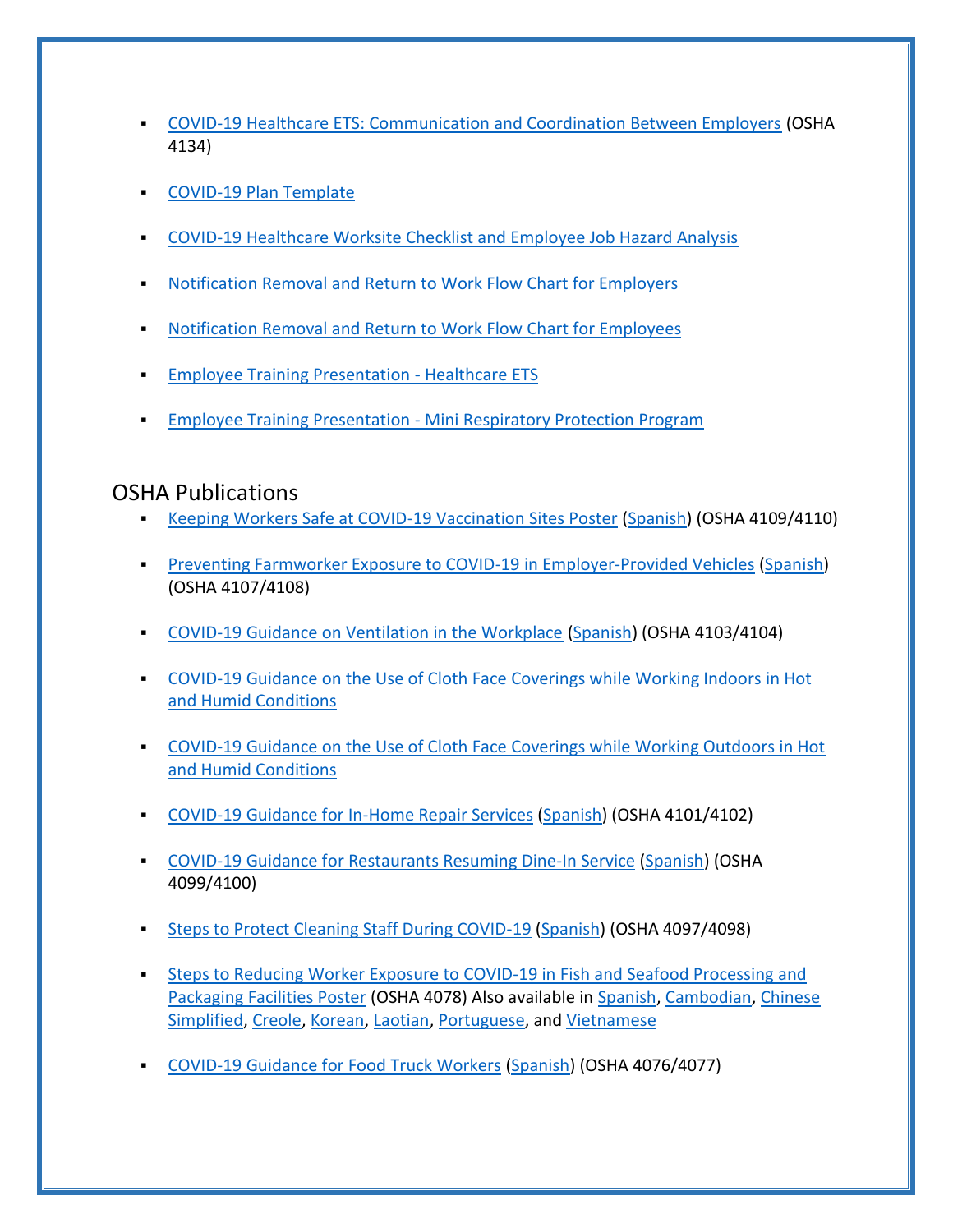- [COVID-19 Guidance for Hair and Nail Salon Workers](https://www.osha.gov/Publications/OSHA4074.pdf) (OSHA 4074) Also available in [Spanish,](https://www.osha.gov/Publications/OSHA4075.pdf) [Korean,](https://www.osha.gov/Publications/OSHA4081.pdf) [Thai,](https://www.osha.gov/Publications/OSHA4082.pdf) and [Vietnamese](https://www.osha.gov/Publications/OSHA4080.pdf)
- **Example 25 [Steps to Protect Automotive Service Workers from Exposure to Coronavirus](https://www.osha.gov/Publications/OSHA4070.pdf) [\(Spanish\)](https://www.osha.gov/Publications/OSHA4071.pdf)** (OSHA 4070/4071)
- [Agricultural Worker Safety During COVID-19 Wallet Card](https://www.osha.gov/Publications/OSHA4069.pdf) [\(Spanish\)](https://www.osha.gov/Publications/OSHA4069SP.pdf) (OSHA 4069)
- **9 Steps to Reducing Worker Exposure to COVID-19 in Meat, Poultry, and Pork Processing** [and Packaging Facilities Poster\(](https://www.osha.gov/Publications/OSHA4050.pdf)OSHA 3994) Also available in [Spanish,](https://www.osha.gov/Publications/OSHA4051.pdf) [Arabic,](https://www.osha.gov/Publications/OSHA4062.pdf) [Brazilian](https://www.osha.gov/Publications/OSHA4061.pdf)  [Portuguese,](https://www.osha.gov/Publications/OSHA4061.pdf) [Burmese,](https://www.osha.gov/Publications/OSHA4087.pdf) [Chin,](https://www.osha.gov/Publications/OSHA4085.pdf) [Chinese Simplified,](https://www.osha.gov/Publications/OSHA4064.pdf) [Chinese Traditional,](https://www.osha.gov/Publications/OSHA4065.pdf) [Croatian,](https://www.osha.gov/Publications/OSHA4086.pdf) [French,](https://www.osha.gov/Publications/OSHA4052.pdf) [French Creole,](https://www.osha.gov/Publications/OSHA4053.pdf) [Hmong,](https://www.osha.gov/Publications/OSHA4054.pdf) [Karen,](https://www.osha.gov/Publications/OSHA4083.pdf) [Korean,](https://www.osha.gov/Publications/OSHA4055.pdf) [Kunama,](https://www.osha.gov/Publications/OSHA4056.pdf) [Laotian,](https://www.osha.gov/Publications/OSHA4084.pdf) [Marshallese,](https://www.osha.gov/Publications/OSHA4068.pdf) [Nepali,](https://www.osha.gov/Publications/OSHA4056.pdf) [Polish,](https://www.osha.gov/Publications/OSHA4058.pdf) [Portuguese,](https://www.osha.gov/Publications/OSHA4063.pdf) [Somali,](https://www.osha.gov/Publications/OSHA4059.pdf) [Swahili,](https://www.osha.gov/Publications/OSHA4088.pdf) [Thai,](https://www.osha.gov/Publications/OSHA4066.pdf) and [Vietnamese](https://www.osha.gov/Publications/OSHA4060.pdf)
- **[Guidance on Returning to Work](https://www.osha.gov/Publications/OSHA4045.pdf) (OSHA 4045)**
- **[COVID-19 Guidance for Stockroom and Loading Dock Workers](https://www.osha.gov/Publications/OSHA4029.pdf) [\(Spanish\)](https://www.osha.gov/Publications/OSHA4030.pdf) (OSHA** 4029/4030)
- [COVID-19 Guidance on Social Distancing at Work](https://www.osha.gov/Publications/OSHA4027.pdf) [\(Spanish\)](https://www.osha.gov/Publications/OSHA4028.pdf) (OSHA 4027/4028)
- **[COVID-19 Guidance for Nursing Home and Long-Term Care Facility Workers](https://www.osha.gov/Publications/OSHA4025.pdf) [\(Spanish\)](https://www.osha.gov/Publications/OSHA4026.pdf)** (OSHA 4025/4026)
- [COVID-19 Guidance for Retail Pharmacies](https://www.osha.gov/Publications/OSHA4023.pdf) [\(Spanish\)](https://www.osha.gov/Publications/OSHA4024.pdf) (OSHA 4023/4024)
- [COVID-19 Guidance for Rideshare, Taxi, and Car Service Workers](https://www.osha.gov/Publications/OSHA4021.pdf) [\(Spanish\)](https://www.osha.gov/Publications/OSHA4022.pdf) (OSHA 4021/4022)
- [COVID-19 Guidance for Dental Practitioners](https://www.osha.gov/Publications/OSHA4019.pdf) [\(Spanish\)](https://www.osha.gov/Publications/OSHA4020.pdf) (OSHA 4019/4020)
- **EXECTE [Seven Steps to Correctly Wear a Respirator at Work Poster](https://www.osha.gov/Publications/OSHA4015.pdf) (OSHA 4015) Also available in** [Spanish,](https://www.osha.gov/Publications/OSHA4016.pdf) [Brazilian Portuguese,](https://www.osha.gov/Publications/OSHA4037.pdf) [Chinese Traditional,](https://www.osha.gov/Publications/OSHA4031.pdf) [French Creole,](https://www.osha.gov/Publications/OSHA4034.pdf) [Hmong,](https://www.osha.gov/Publications/OSHA4041.pdf) [Korean,](https://www.osha.gov/Publications/OSHA4039.pdf) [Kunama,](https://www.osha.gov/Publications/OSHA4043.pdf) [Polish,](https://www.osha.gov/Publications/OSHA4038.pdf) [Russian,](https://www.osha.gov/Publications/OSHA4040.pdf) [Somali,](https://www.osha.gov/Publications/OSHA4044.pdf) [Tagalog,](https://www.osha.gov/Publications/OSHA4033.pdf) [Thai,](https://www.osha.gov/Publications/OSHA4042.pdf) and [Vietnamese](https://www.osha.gov/Publications/OSHA4035.pdf)
- **COVID-19 Guidance for Restaurants & Beverage Vendors Offering Takeout or Curbside** [Pickup](https://www.osha.gov/Publications/OSHA4017.pdf) [\(Spanish\)](https://www.osha.gov/Publications/OSHA4018.pdf) (OSHA 4017/4018)
- [COVID-19 Guidance for the Construction Workforce](https://www.osha.gov/Publications/OSHA4000.pdf) [\(Spanish\)](https://www.osha.gov/Publications/OSHA4001.pdf) (OSHA 4000/4001)
- [COVID-19 Guidance for the Manufacturing Industry Workforce](https://www.osha.gov/Publications/OSHA4002.pdf) [\(Spanish\)](https://www.osha.gov/Publications/OSHA4003.pdf) (OSHA 4002/4003)
- **[COVID-19 Guidance for the Package Delivery Workforce](https://www.osha.gov/Publications/OSHA3998.pdf) [\(Spanish\)](https://www.osha.gov/Publications/OSHA3999.pdf) (OSHA 3998/3999)**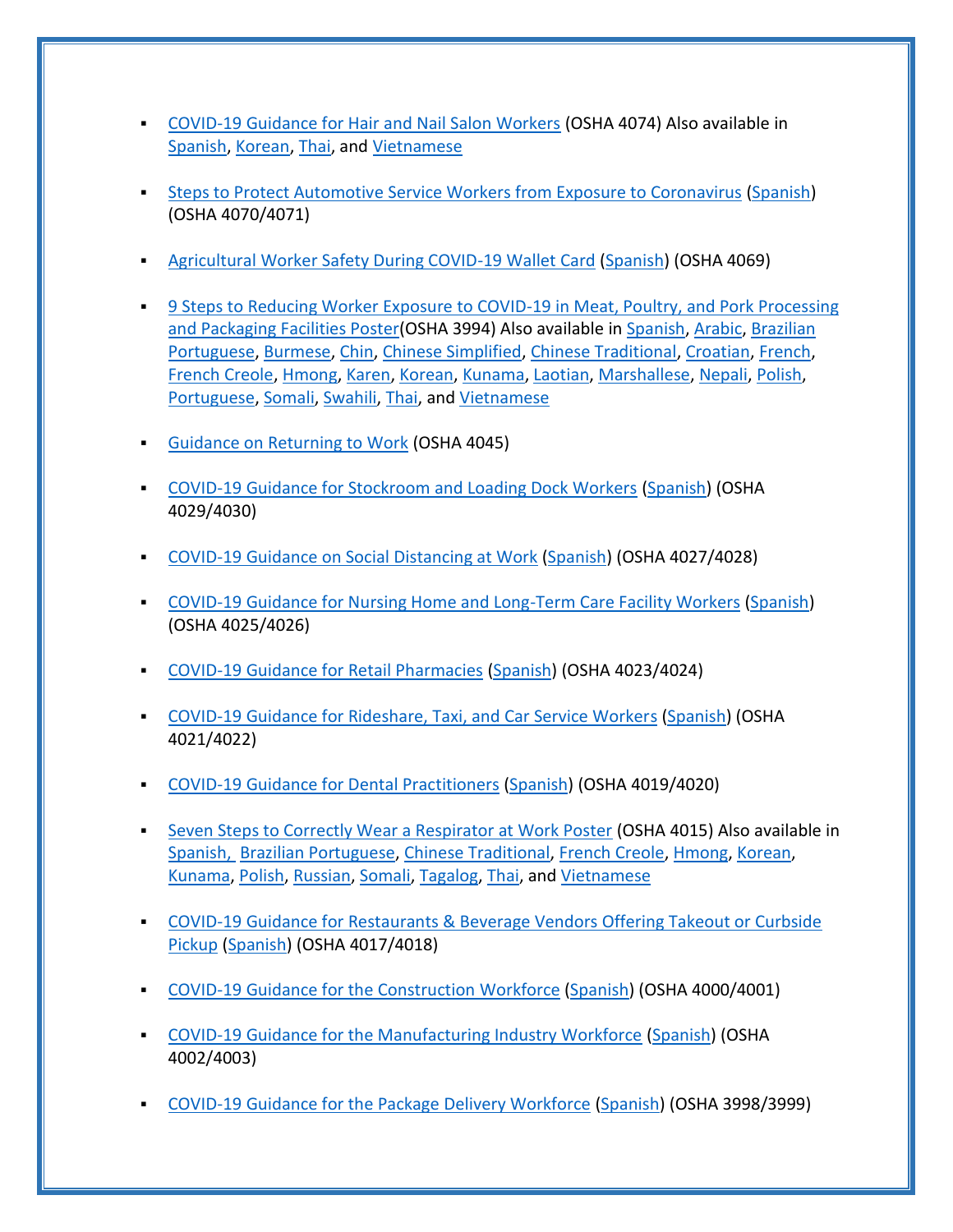- [COVID-19 Guidance for Retail Workers](https://www.osha.gov/Publications/OSHA3996.pdf) [\(Spanish\)](https://www.osha.gov/Publications/OSHA3997.pdf) (OSHA 3996/3997)
- **EXECT** [Ten Steps All Workplaces Can Take to Reduce Risk of Exposure to Coronavirus Poster](https://www.osha.gov/Publications/OSHA3994.pdf) (OSHA 3994) Also available in [Spanish,](https://www.osha.gov/Publications/OSHA3995.pdf) [Arabic,](https://www.osha.gov/Publications/OSHA4014.pdf) [Brazilian Portuguese,](https://www.osha.gov/Publications/OSHA4009.pdf) [Chinese](https://www.osha.gov/Publications/OSHA4005.pdf)  [Simplified,](https://www.osha.gov/Publications/OSHA4005.pdf) [Chinese Traditional,](https://www.osha.gov/Publications/OSHA4004.pdf) [French Creole,](https://www.osha.gov/Publications/OSHA4007.pdf) [Hmong,](https://www.osha.gov/Publications/OSHA4013.pdf) [Korean,](https://www.osha.gov/Publications/OSHA4011.pdf) [Polish,](https://www.osha.gov/Publications/OSHA4010.pdf) [Russian,](https://www.osha.gov/Publications/OSHA4012.pdf) [Tagalog,](https://www.osha.gov/Publications/OSHA4006.pdf) and [Vietnamese](https://www.osha.gov/Publications/OSHA4008.pdf)
- **[Worker Exposure Risk to COVID-19](https://www.osha.gov/Publications/OSHA3993.pdf) [\(Spanish\)](https://www.osha.gov/Publications/OSHA3993SP.pdf) (OSHA 3993)**
- [Guidance on Preparing Workplaces for COVID-19](https://www.osha.gov/Publications/OSHA3990.pdf) [\(Spanish\)](https://www.osha.gov/Publications/OSHA3992.pdf) (OSHA 3990/3992)
- **[Prevent Worker Exposure to Coronavirus \(COVID-19\)](https://www.osha.gov/Publications/OSHA3989.pdf) [\(Spanish\)](https://www.osha.gov/Publications/OSHA3991.pdf) (OSHA 3989/3991)**

# Guidance for Specific Industries

- **EXECUTE:** [Airline operations](https://www.osha.gov/SLTC/covid-19/airline.html)
- [Border protection and transportation security](https://www.osha.gov/SLTC/covid-19/border-protection-transportation-security.html)
- **[Business travelers](https://www.osha.gov/SLTC/covid-19/business-travelers.html)**
- [Correctional facility operations](https://www.osha.gov/SLTC/covid-19/correctional-facility.html)
- **[Dentistry](https://www.osha.gov/SLTC/covid-19/dentistry.html)**
- **[Emergency response and public safety](https://www.osha.gov/SLTC/covid-19/emergency-response.html)**
- [Environmental \(i.e., janitorial\) services](https://www.osha.gov/SLTC/covid-19/environmental-services.html)
- **[Healthcare](https://www.osha.gov/SLTC/covid-19/healthcare-workers.html)**
- [In-home repair services](https://www.osha.gov/SLTC/covid-19/in-home-repair.html)
- **[Laboratories](https://www.osha.gov/SLTC/covid-19/laboratory.html)**
- [Meat and poultry processing](https://www.cdc.gov/coronavirus/2019-ncov/community/organizations/meat-poultry-processing-workers-employers.html) (developed in partnership with CDC)
- [Oil and gas industry workers and employers](https://www.osha.gov/SLTC/covid-19/oil-gas.html)
- [Postmortem care](https://www.osha.gov/SLTC/covid-19/postmortem-care.html)
- **[Retail operations](https://www.osha.gov/SLTC/covid-19/retail.html)**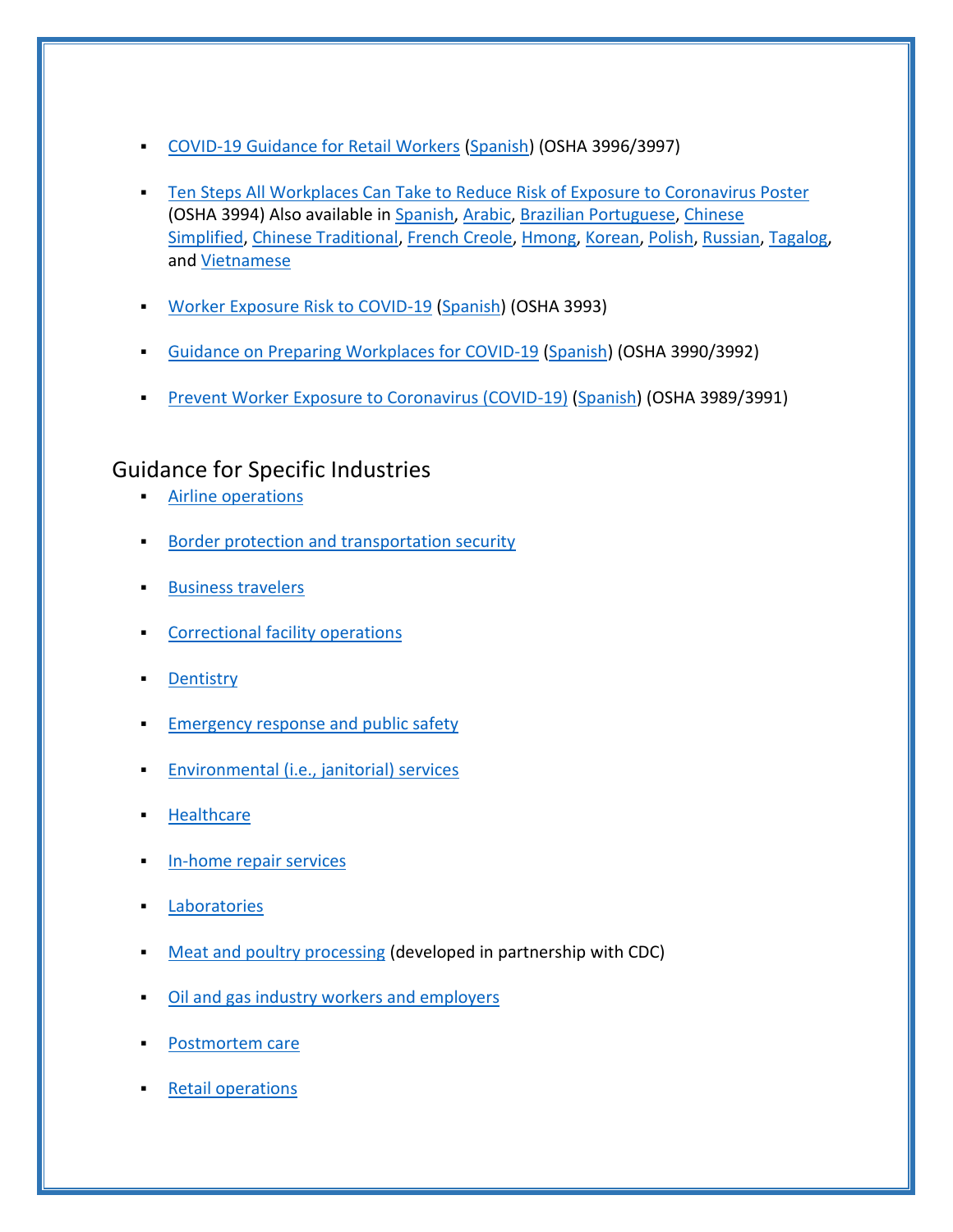- [Solid waste and wastewater management](https://www.osha.gov/SLTC/covid-19/solid-waste-wastewater-mgmt.html)
- **Travel to [areas](https://www.cdc.gov/coronavirus/2019-ncov/cases-updates/world-map.html#map) where the virus is spreading**

#### Videos

- **[Putting On and Taking Off A Mask Correctly](https://www.youtube.com/watch?v=oU4stQgCtV8&feature=emb_title)**
- **[Drive-Thrus and Curbside Pickup](https://www.youtube.com/watch?v=DjTxdcU5wA8)**
- **[Don't Share the Virus](https://www.youtube.com/watch?v=g-SJwEFR8pw) [\(Spanish\)](https://www.youtube.com/watch?v=0iZmJVBut1w&list=PLY-LCLcsLXVGAyq57gL0VV7HTvKtVZaBz)**
- **EXECTE [Handwashing Practices to Keep Workers Safe](https://www.youtube.com/watch?v=lvT-HAVJPVA) [\(Spanish\)](https://www.youtube.com/watch?v=S2ykL6Y8Pcg)**
- **EXECT** [Higher Risk Jobs Need Extra Protection to Keep Workers Safe](https://www.youtube.com/watch?v=fIxts7nOEOM) [\(Spanish\)](https://www.youtube.com/watch?v=C9q6d3TfiW4)
- **[Use the Right Tools to Clean Your Workplace](https://www.youtube.com/watch?v=GCglmnV-3M0) [\(Spanish\)](https://www.youtube.com/watch?v=EJ8pg5LcAmU)**
- **[Way to Increase Social Distancing at Work](https://www.youtube.com/watch?v=QmAwg8qMBRo) [\(Spanish\)](https://www.youtube.com/watch?v=uYsy4mAuqOo)**

#### Other Resources

- [Additional Considerations for Workers Who Reside in Communal Living Arrangements](https://www.osha.gov/SLTC/covid-19/workers-in-shared-housing.html)
- **.** Joint OSHA-FDA Guidance: Employee Health and Food Safety Checklist for Human and [Animal Food Operations During the COVID-19 Pandemic](https://www.fda.gov/media/141141/download)
- **[OSHA COVID-19 Frequently Asked Questions](https://www.osha.gov/SLTC/covid-19/covid-19-faq.html)**
- **■** Joint OSHA-CDC Guidance: Meat and Poultry Processing Workers and [Employers](https://www.cdc.gov/coronavirus/2019-ncov/community/organizations/meat-poultry-processing-workers-employers.html) [\(Spanish\)](https://espanol.cdc.gov/coronavirus/2019-ncov/community/organizations/meat-poultry-processing-workers-employers.html)
- **Joint OSHA-CDC Guidance: [Agriculture Workers and Employers](https://www.cdc.gov/coronavirus/2019-ncov/community/guidance-agricultural-workers.html) Also available in [Spanish,](https://espanol.cdc.gov/coronavirus/2019-ncov/community/guidance-agricultural-workers.html)** [Chinese,](https://chinese.cdc.gov/coronavirus/2019-ncov/community/guidance-agricultural-workers.html) [Vietnamese,](https://vietnamese.cdc.gov/coronavirus/2019-ncov/community/guidance-agricultural-workers.html) and [Korean](https://korean.cdc.gov/coronavirus/2019-ncov/community/guidance-agricultural-workers.html)

#### OSHA Enforcement Guidance Documents

**Temporary Guidance for Tight-Fitting Powered Air Purifying Respirators (PAPRs) Used** [During the Coronavirus Disease 2019 \(COVID-19\) Pandemic](https://www.osha.gov/memos/2020-10-02/temporary-enforcement-guidance-tight-fitting-powered-air-purifying-respirators) (October 2, 2020)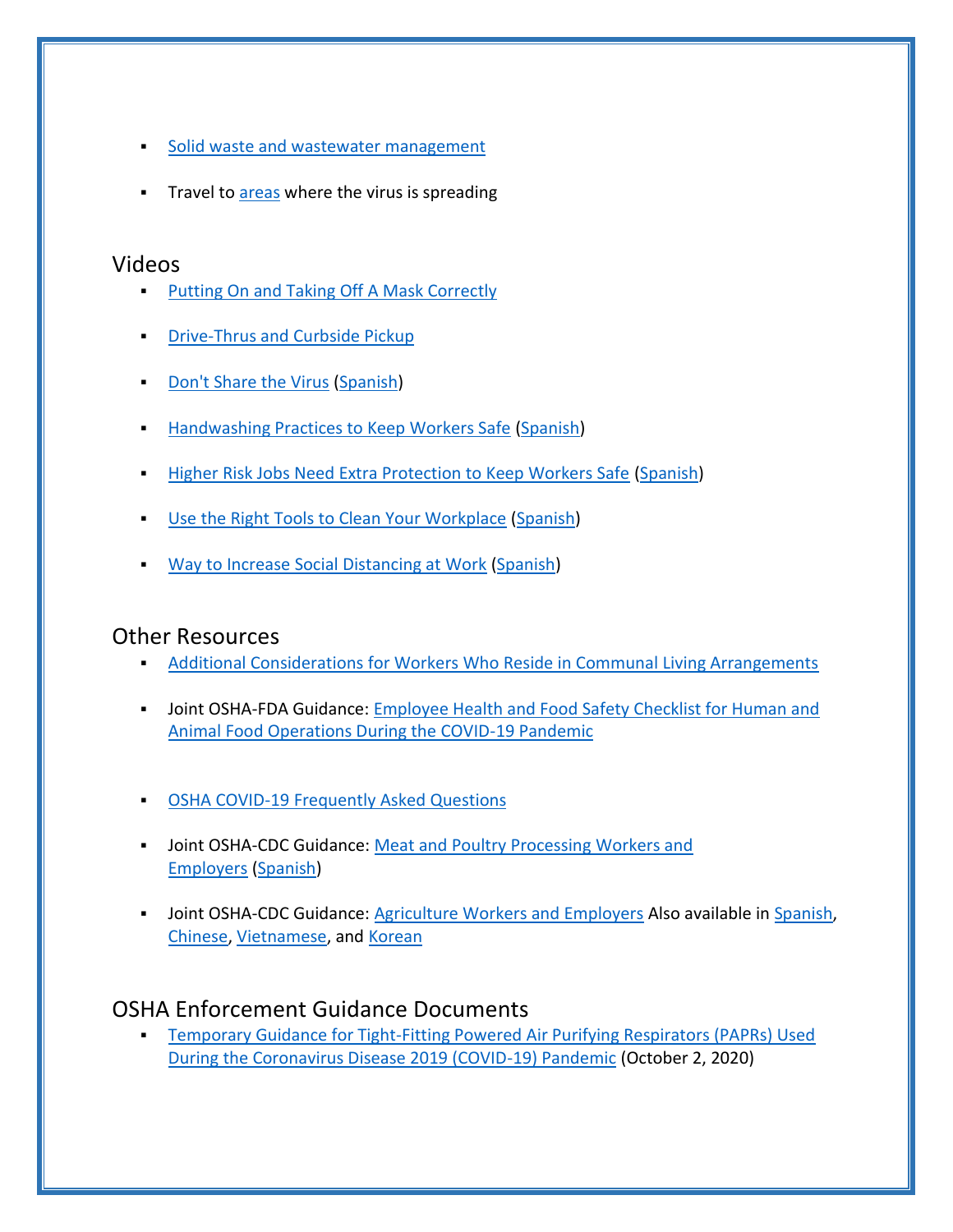- [Updated Interim Enforcement Response Plan for Coronavirus Disease 2019 \(COVID-19\)](https://www.osha.gov/memos/2020-05-19/updated-interim-enforcement-response-plan-coronavirus-disease-2019-covid-19) (May 19, 2020) – *Effective May 26, 2020*
- [Revised Enforcement Guidance for Recording Cases of Coronavirus Disease 2019](https://www.osha.gov/memos/2020-05-19/revised-enforcement-guidance-recording-cases-coronavirus-disease-2019-covid-19)  [\(COVID-19\)](https://www.osha.gov/memos/2020-05-19/revised-enforcement-guidance-recording-cases-coronavirus-disease-2019-covid-19) (May 19, 2020) – *Effective May 26, 2020*
- **Enforcement Guidance on Decontamination of Filtering Facepiece Respirators in** [Healthcare During the Coronavirus Disease 2019 \(COVID-19\) Pandemic](https://www.osha.gov/memos/2020-04-24/enforcement-guidance-decontamination-filtering-facepiece-respirators-healthcare) (April 24, 2020)
- **Discretion in Enforcement when Considering an Employer's Good Faith Efforts During** [the Coronavirus Disease 2019 \(COVID-19\) Pandemic](https://www.osha.gov/memos/2020-04-16/discretion-enforcement-when-considering-employers-good-faith-efforts-during) (April 16, 2020)
- [Interim Enforcement Response Plan for Coronavirus Disease](https://www.osha.gov/memos/2020-04-13/interim-enforcement-response-plan-coronavirus-disease-2019-covid-19) 2019 (COVID-19) (April 13, 2020) – *Rescinded May 26, 2020*
- **[Enforcement Guidance for Recording Cases of Coronavirus Disease 2019 \(COVID-19\)](https://www.osha.gov/memos/2020-04-10/enforcement-guidance-recording-cases-coronavirus-disease-2019-covid-19)** (April 10, 2020) – *Rescinded May 26, 2020*
- [Expanded Temporary Enforcement Guidance on Respiratory Protection Fit-Testing for](https://www.osha.gov/memos/2020-04-08/expanded-temporary-enforcement-guidance-respiratory-protection-fit-testing-n95)  [N95 Filtering Facepieces in All Industries During the Coronavirus Disease 2019 \(COVID-](https://www.osha.gov/memos/2020-04-08/expanded-temporary-enforcement-guidance-respiratory-protection-fit-testing-n95)[19\) Pandemic](https://www.osha.gov/memos/2020-04-08/expanded-temporary-enforcement-guidance-respiratory-protection-fit-testing-n95) (April 8, 2020)
- **Enforcement Guidance for Use of Respiratory Protection Equipment Certified under** [Standards of Other Countries During the Coronavirus Disease 2019 \(COVID-19\)](https://www.osha.gov/memos/2020-04-03/enforcement-guidance-use-respiratory-protection-equipment-certified-under)  [Pandemic](https://www.osha.gov/memos/2020-04-03/enforcement-guidance-use-respiratory-protection-equipment-certified-under) (April 3, 2020)
- **Enforcement Guidance for Respiratory Protection and the N95 Shortage Due to the** [Coronavirus Disease 2019 \(COVID-19\) Pandemic](https://www.osha.gov/memos/2020-04-03/enforcement-guidance-respiratory-protection-and-n95-shortage-due-coronavirus) (April 3, 2020)
- **E** Temporary Enforcement Guidance [Healthcare Respiratory Protection Annual Fit-](https://www.osha.gov/memos/2020-03-14/temporary-enforcement-guidance-healthcare-respiratory-protection-annual-fit)[Testing for N95 Filtering Facepieces During the COVID-19 Outbreak](https://www.osha.gov/memos/2020-03-14/temporary-enforcement-guidance-healthcare-respiratory-protection-annual-fit) (March 14, 2020)

## Employer Responsibilities

Per Chapters 12-60-2(b)(2) and 12-110-2(b)(2), HAR, employers in the State of Hawaii are required to provide safe and healthful working conditions for their employees. In regards to the COVID-19 pandemic, this may include conducting a Job Hazard Assessment (JHA) per 29 CFR 1910.132(d)(1); providing and requiring the use of appropriate personal protective equipment (PPE); sanitization (personal and work environment); practicing social distancing; crowd control; utilizing physical barriers; requiring customers to wear face coverings; utilizing other engineering, administrative, and work practice controls; etc.